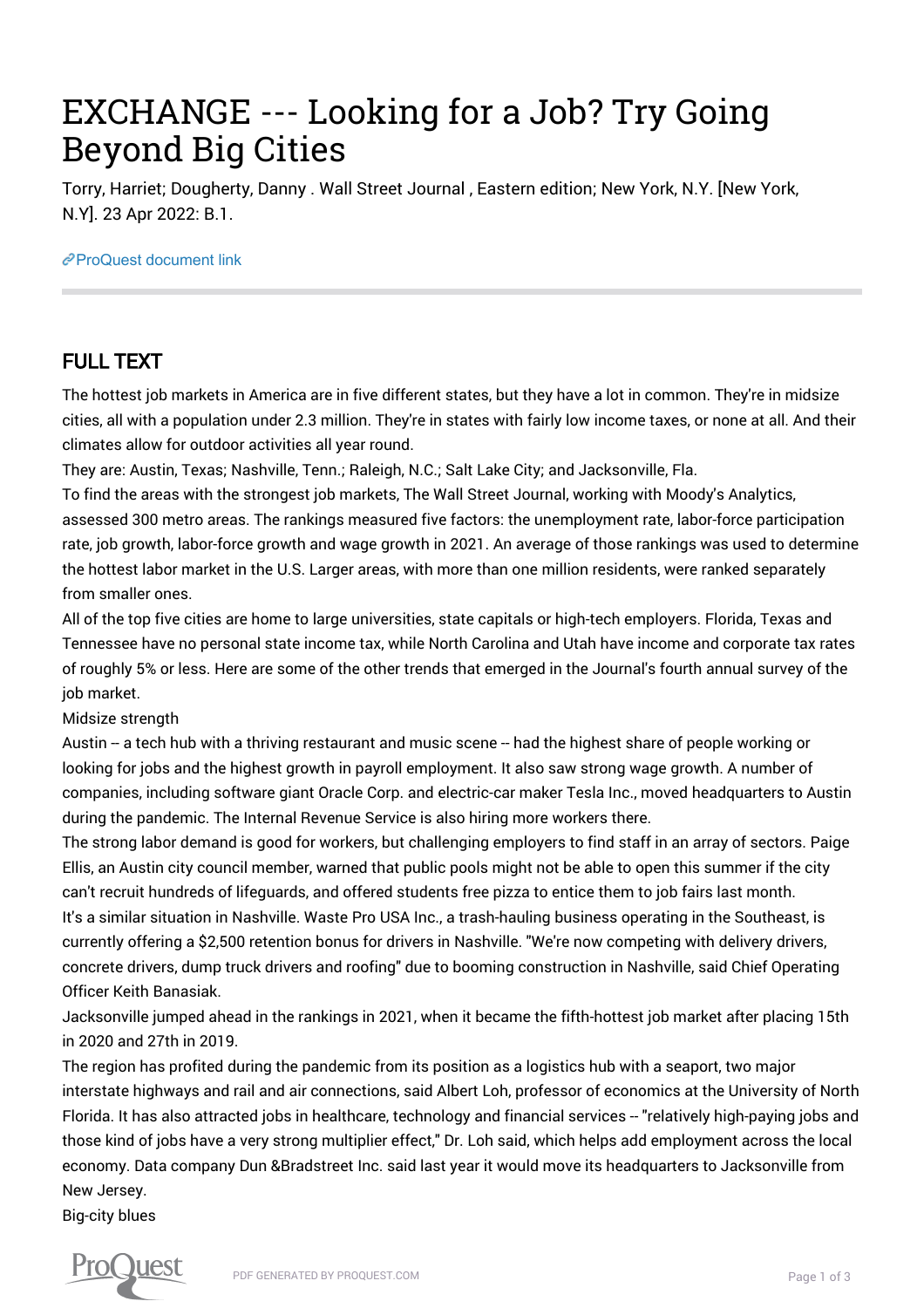Larger cities remained at the bottom of the rankings this year. New York took 41st place, Chicago was 40th and Los Angeles was 26th.

Many workers left larger cities during the pandemic, seeking out jobs they could perform remotely in smaller, more affordable areas in the South and West. That could reverse, if more employers require in-person attendance and workers return to downtown offices and worksites.

Booming demand for recreational vehicles during the pandemic made Elkhart, Ind., the No. 1 job market among metro areas with fewer than one million residents. The town bills itself as the RV capital of the world, with Keystone RV Co., Jayco Inc. and Newmar Corp. located in the region.

Burgeoning tech hot spot Provo, Utah, took the No. 2 spot in the rankings for smaller metro areas, followed by Fayetteville, Ark., which is in a region that has promoted itself as a remote-work hub with tax- and cash-incentive programs for incoming workers.

#### Tourist turnaround

Tourism hot spots climbed notably in the rankings in 2021, as domestic travel rebounded after pandemic-related shutdowns decimated the leisure and hospitality industry in 2020. Miami ranked 18th, Las Vegas 30 and Orlando 37. In 2020, all ranked among the five worst labor markets, based on revised 2020 data.

"Travel has come roaring back" since the spring 2020 recession, said Sean Snaith, an economist at the University of Central Florida. While millions of Americans lost their jobs early in the pandemic, the economy rebounded quickly, with government stimulus and a rapidly falling unemployment rate supporting consumer demand, including for travel spending.

Many theme parks, concert venues and sports stadiums have lifted Covid-19 restrictions and capacity limits over the past year, which has encouraged Americans to travel. Earlier this month, Delta Air Lines Inc. Chief Executive Ed Bastian said the carrier was seeing historically high levels of sales activity and booking volumes. West Coast wages

California's tech and entertainment hubs dominate the rankings in one area: the fastest-growing salaries. Of the 10 large cities with the fastest wage growth in 2021, six of them were on the West Coast: San Jose, Calif., San Francisco, Seattle, Fresno, Calif., San Diego and Los Angeles.

While rising wages are generally good news for workers, the steep increases in some West Coast cities reflect that workers are migrating to less expensive areas, said Adam Kamins, director of regional economics at Moody's Analytics. In cities like San Francisco, a contraction in the labor supply has prompted firms to make more generous offers to hold on to remaining workers, he said. That contrasts with growing cities like Austin, where wages are rising fast because firms are moving there and creating new demand for jobs.

"I don't think it's necessarily a good thing for those economies," he said. But strictly from a wage-growth perspective, relatively few available workers "is going to help drive large wage increases."

Bryan Mena contributed to this article. Credit: By Harriet Torry and Danny Dougherty

### DETAILS

---

| Subject:                       | Tax rates; Employment; Economic conditions; Pandemics; Travel; Employers;<br>Unemployment; Cities; Labor market; Wages & salaries; COVID-19; Job hunting |
|--------------------------------|----------------------------------------------------------------------------------------------------------------------------------------------------------|
| <b>Business indexing term:</b> | Subject: Tax rates Employment Economic conditions Employers Unemployment<br>Labor market Wages & salaries Job hunting                                    |
| Location:                      | Texas; United States--US; Nashville Tennessee; Los Angeles California; San<br>Francisco California; Utah                                                 |
|                                |                                                                                                                                                          |